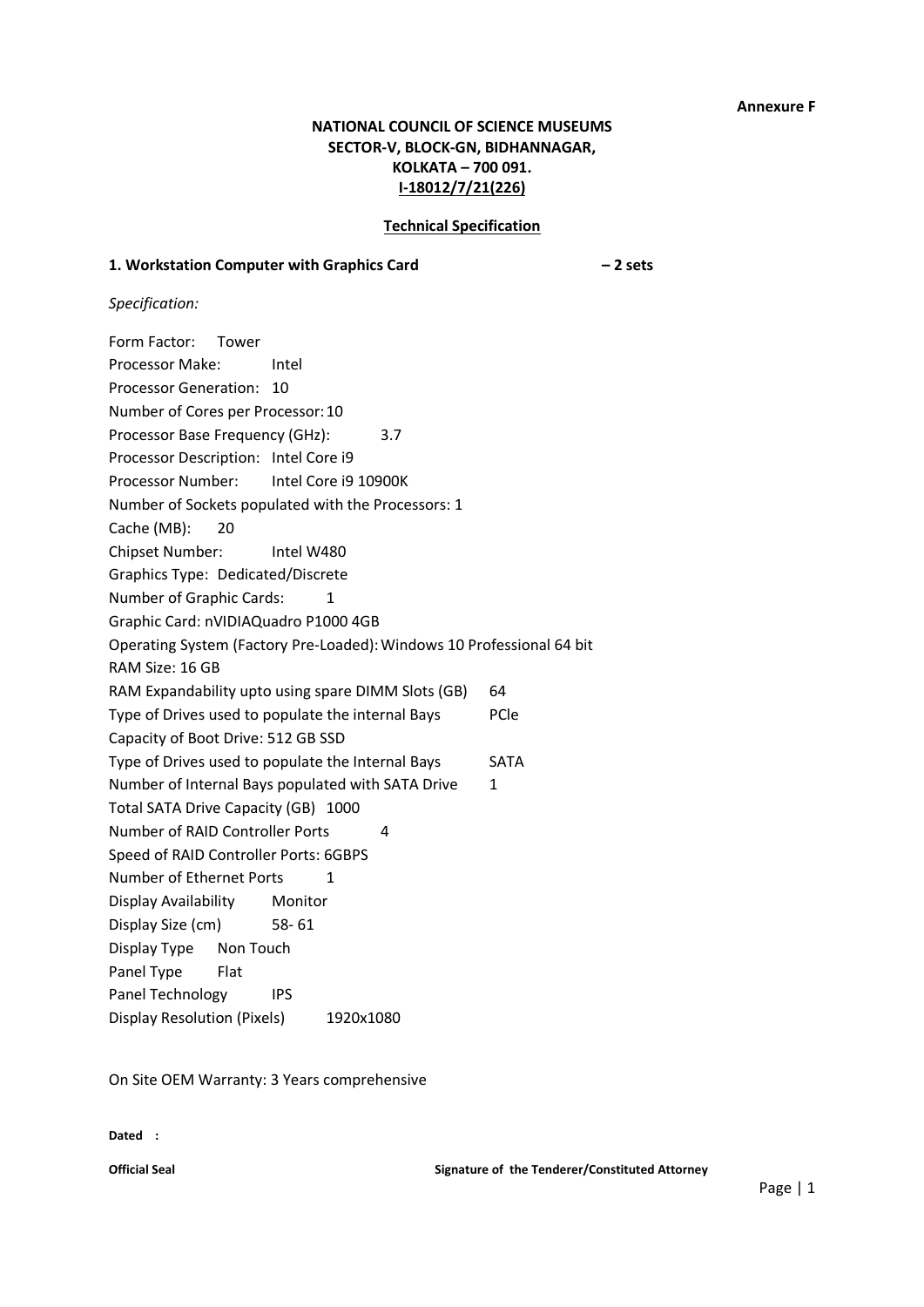### **2. Workstation Computer with Graphics Card – 1 set**

*Specification:*

Form Factor: Tower Processor Make: Intel Processor Generation: 10 Number of Cores per Processor:10 Processor Base Frequency (GHz): 3.7 Processor Description: Intel Core i9 Processor Number: Intel Core i9 10900K Number of Sockets populated with the Processors: 1 Cache (MB): 20 Chipset Number: Intel W480 Graphics Type: Dedicated/Discrete Number of Graphic Cards: 1 Graphic Card: nVIDIA Quadro P1000 4GB or better Operating System (Factory Pre-Loaded):Windows 10 Professional 64 bit RAM Size: 16 GB RAM Expandability upto using spare DIMM Slots (GB) 64 Type of Drives used to populate the internal Bays PCle Capacity of Boot Drive: 512 GB SSD Type of Drives used to populate the Internal Bays SATA Number of Internal Bays populated with SATA Drive 1 Total SATA Drive Capacity (GB) 1000 Minimum Number of RAID Controller Ports 4 Speed of RAID Controller Ports: 6GBPS Number of Ethernet Ports 1 Display Availability Monitor Display Size (cm) 58- 61 Display Type Non Touch Panel Type Flat Panel Technology IPS Display Resolution (Pixels) 1920x1080

On Site OEM Warranty: 3 Years comprehensive

Warranty: Three years onsite warranty to be provided at Guwahati, Assam detailed address and contact addresses are to be provided for after sales service

**Dated :**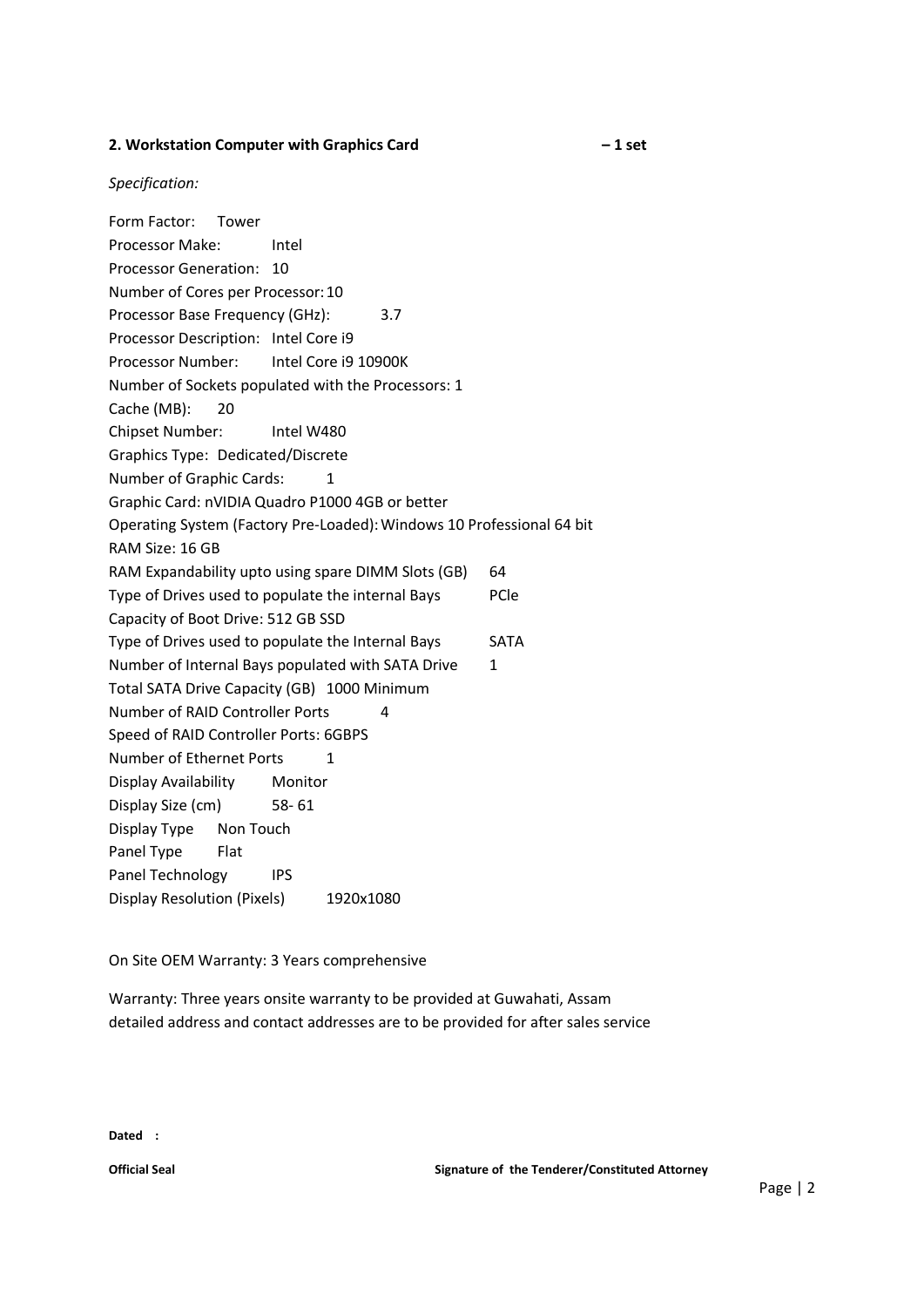#### **3. DLP Projector with Laser Light source - 02 Sets**

*Detailed Technical Specifications:-*

Noise Level: ≤ 32dB

| Native Resolution: 1920X1080 pixels     |                                                                              |
|-----------------------------------------|------------------------------------------------------------------------------|
| Native Aspect Ratio:                    | 16:9                                                                         |
| Brightness:                             | Minimum 4000 ANSI Lumens                                                     |
| Contrast Ratio: 300000:1 or better      |                                                                              |
| Lens Type:                              | Around 1.3X Manual Zoom & Focus, 360-degree and portrait projection          |
| Lens Offset:                            | Around 95% to 110%                                                           |
| Light Source:                           | Laser Phosphor                                                               |
| Light Source Life: Minimum 20,000 Hours |                                                                              |
| Screen Size:                            | Around 30 to 300 inch diagonal                                               |
| Projection Range: 1m to 8m              |                                                                              |
| Throw Ratio:                            | Around 1.21–1.59 or better                                                   |
| Keystone Correction:                    | ±40° Vertical                                                                |
| Uniformity:                             | ≥85%                                                                         |
| Colour Reproduction:                    | Full colour, up to 1 billion colours                                         |
| Power Source:                           | AC100 to 240V, 50Hz                                                          |
|                                         | Video SignalCompatibility:DTV/HDTV 480i/480p/576i/576p/720p/1080i/1080p      |
|                                         | Computer Input: UHD, FHD, UXGA, SXGA, WXGA, HD, XGA, SVGA, VGA, Mac          |
| Input/Output:                           | 1 x HDMI 2.0, 1 x HDMI 1.4a 3D support, 1 x VGA (YPbPr/RGB), 1 x Audio 3.5mm |
| <b>OUTPUTS:</b>                         | 1 x Audio 3.5mm, 1 x USB-A power 1.5A                                        |

#### **Ultimate Control: Crestron, Extron, AMX, PJ-Link and Telnet LAN Commands**

Control Terminal: 1 x RS232, 1 x RJ45, 1 x micro USB service

2D compatibility : NTSC M/J, 3.58MHz, 4.43MHz PAL B/D/G/H/I/M/N, 4,43MHz SECAM B/D/G/K/K1/L, 4.25/4.4MHz 480i/p, 576i/p, 720p(50/60Hz), 1080i(50/60Hz), 1080p(50/60Hz) 3D compatibility : Side-by-Side:1080i50 / 60, 720p50 / 60 Frame-pack: 1080p24, 720p50 / 60 Over- Under: 1080p24, 720p50 / 60 3D security : Full 3D security bar, Kensington lock, Password protected interface IP rating : IP6X Operating Temp.: Around 5 to 40°Cor better<br>Operating Humidity: Around 20 to 85% Around 20 to 85% or better Operational Sustainability: 24 x 7 Speaker : 10 Watt LAN Control : Yes Should have free orientation for powered operation. Should be dust resistant. Should have facility for instant ON and OFF.

Should have Remote Control having range around 15 ft. Security Compatibility: Kensington Compatible / Power On Password Should have Ceiling Mounting facility.

### **Accessories to be supplied: (1) Wireless Remote Control with batteries, (2) RGB Cable**

#### *Warranty: Minimum 3 years with Parts and Labour for the Projector at Guwahati, Assam*

Tender specific Manufacturer'sAuthorisation Certificate is to be provided.

**Dated :**

*.*

**Official Seal Signature of the Tenderer/Constituted Attorney**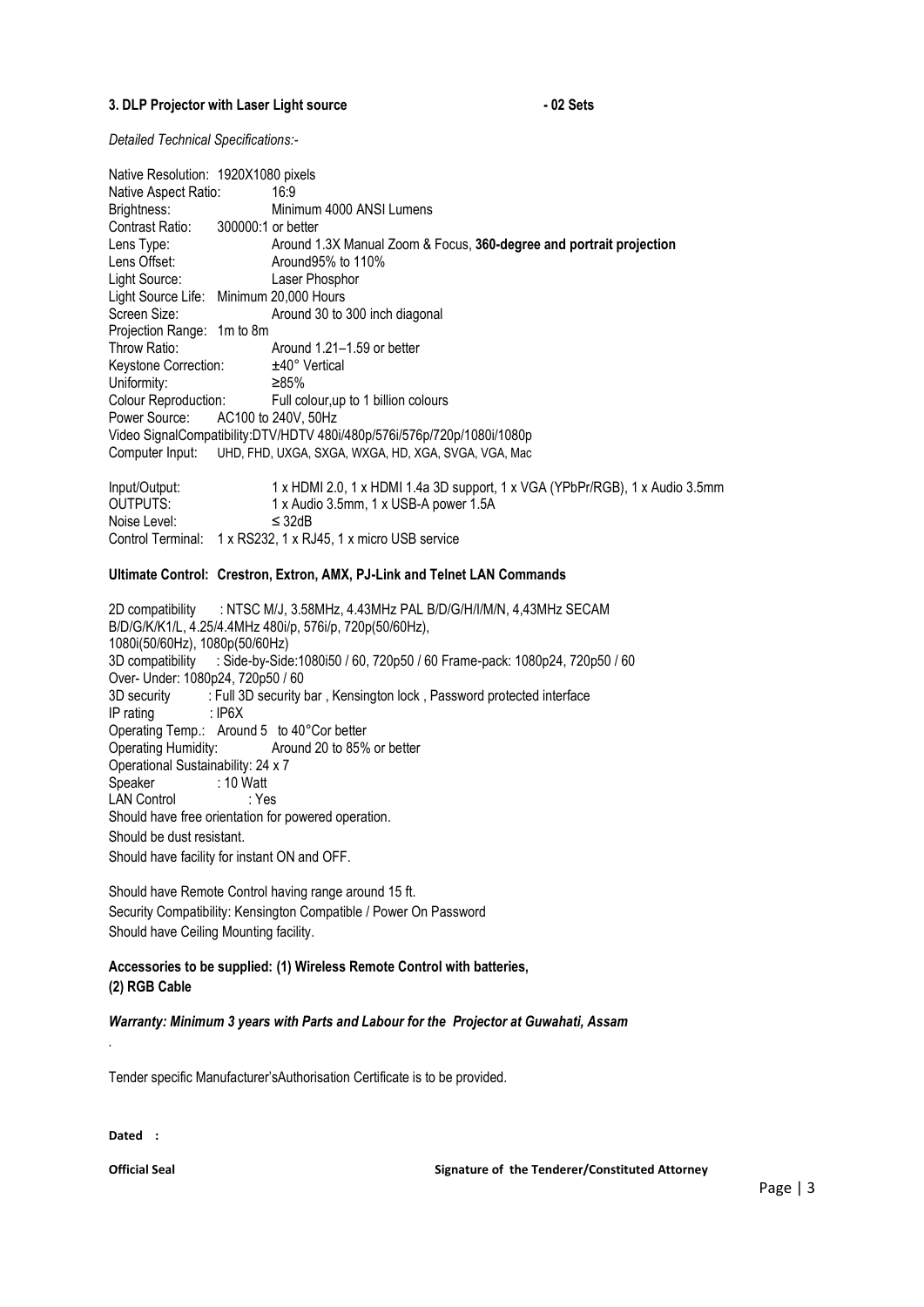## **4. 3 KVA Online True Sinewave UPS having 30 minutes backup time 01 Set**

| <b>Technical Parameters</b><br><b>UPS Capacity</b> | 3 kVA UPS System (1Ph Input /1Ph Output)       |
|----------------------------------------------------|------------------------------------------------|
| Topology                                           | True On-line Double Conversion UPS             |
| Output power capacity                              | 2.4KW                                          |
| <b>Input</b>                                       |                                                |
|                                                    |                                                |
| Voltage Range                                      | 110 - 300 VAC based on the load percentage     |
| Frequency                                          | 50 Hz                                          |
| <b>Frequency Range</b>                             | 45 to 55 Hz                                    |
| Power Factor                                       | ≥ 0.99 at full load and nominal input Voltage  |
| <b>Current THD</b>                                 | < 5%                                           |
| Output                                             |                                                |
| Voltage                                            | <b>230 VAC</b>                                 |
| <b>Voltage Regulation</b>                          | $+/-1%$                                        |
| Frequency (Free Running Mode)                      | 50 Hz ± 0.1 Hz                                 |
| Frequency (Synchronisation Mode)                   | 45 to 55 Hz                                    |
| Harmonic Distortion (THD)                          | < 2% (linear load)                             |
|                                                    | < 5% (non-linear load)                         |
| Output Waveform                                    | Sine wave                                      |
| <b>Crest Factor</b>                                | 3:1                                            |
| <b>Inverter Efficiency</b>                         | > 90%                                          |
| Power Factor                                       | 0.9 Lagging                                    |
| Overload                                           | 101% - 109% for 5 minutes                      |
|                                                    | 110% - 129% for 1 minute                       |
|                                                    | 130%-150% for 10 Sec                           |
| System DC Voltage                                  | $≥96$ VDC                                      |
| <b>Battery</b>                                     |                                                |
| <b>Battery Type</b>                                | 12 V Sealed Lead Acid Maintenance Free         |
| Battery make                                       | Exide/ quanta                                  |
| <b>Battery charging</b>                            | Constant Current & Constant Voltage            |
| Back up time                                       | 30 Mins Backup                                 |
| Dated :                                            |                                                |
| <b>Official Seal</b>                               | Signature of the Tenderer/Constituted Attorney |

Page | 4

**….contd**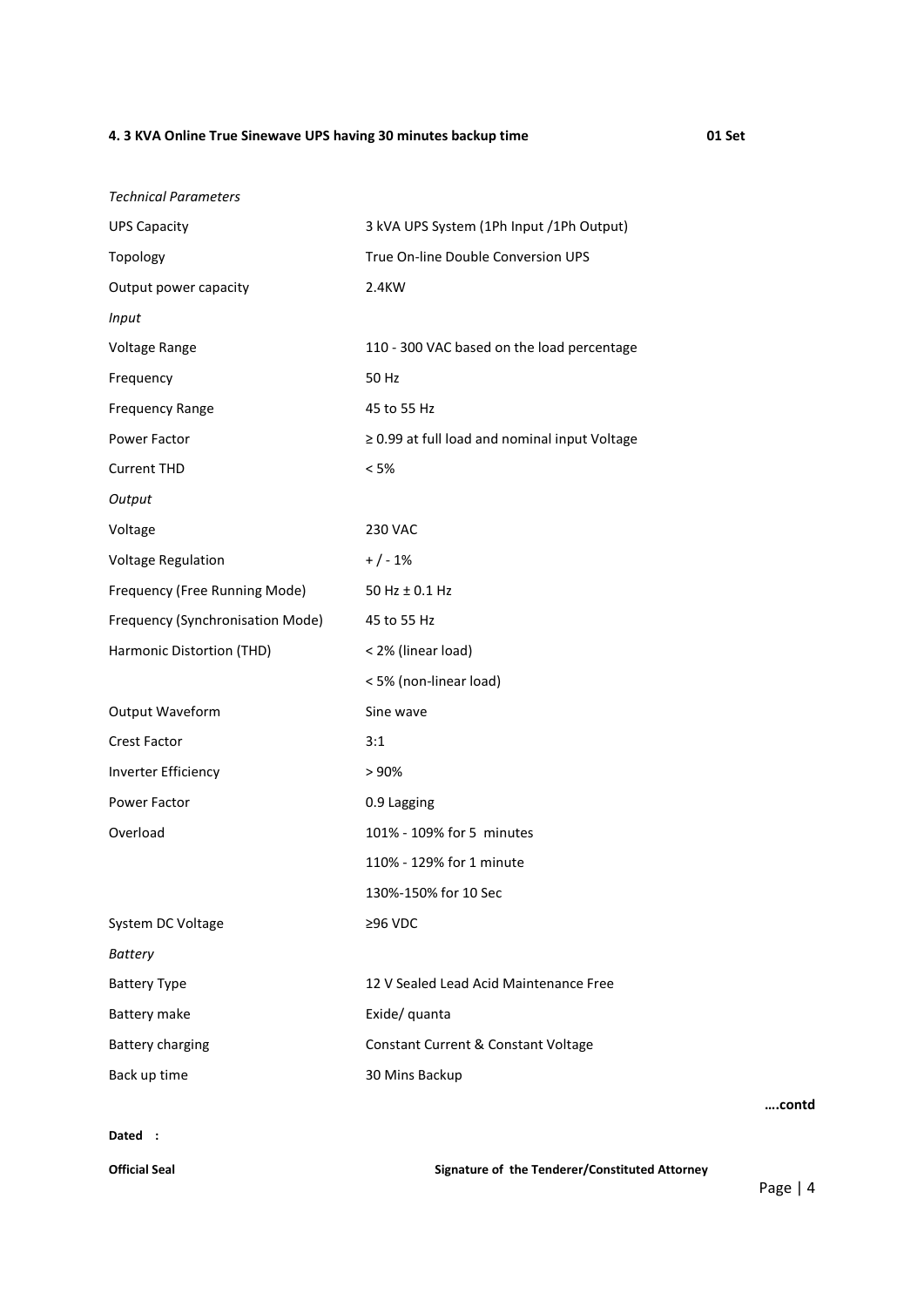| Charger                    | Built-in solid state float-cum-equalizing charger with |
|----------------------------|--------------------------------------------------------|
|                            | automatic boost / trickle charge modes with            |
|                            | current limiting features.                             |
| <b>VAH Required</b>        | $\geq 2496$                                            |
| Efficiency                 |                                                        |
| AC/AC (overall efficiency) | $\geq$ 85% (at full Load)                              |

| Features                       |                                                                                               |
|--------------------------------|-----------------------------------------------------------------------------------------------|
| Eco mode                       | Available                                                                                     |
| Overload capacity              | Available                                                                                     |
| Converter mode                 | Available                                                                                     |
| Bypass parameters configurable | Available                                                                                     |
| Display                        | <b>LCD Display</b>                                                                            |
| Mechanical                     |                                                                                               |
| Ingress protection             | <b>IP 20</b>                                                                                  |
| <b>Bypass</b>                  | <b>Static Bypass</b>                                                                          |
| Maintenance Bypass             | Available                                                                                     |
| Certifications                 |                                                                                               |
| ISO 9001:2008                  |                                                                                               |
| ISO 14001: 2004                |                                                                                               |
| <b>BIS Certificate</b>         |                                                                                               |
| <b>PEP Certificate</b>         |                                                                                               |
| Warranty                       | 2 Years on UPS & 2 Years on Battery from date of supply.                                      |
| Service purpose                | UPS OEM should have toll free number facilities for all type service call<br>logging support. |
| Criteria                       |                                                                                               |
|                                | UPS OEM shoul have 400 CR turnover consecutive last 3 financial Years                         |
|                                | UPS OEM shoul have own Factory premises in India                                              |
| Authorization                  | Tender specific OEM Authorization is to be furnished                                          |
|                                |                                                                                               |

# **Comprehensive warranty for two years to be provided at Guwahati, Assam**

**Dated :**

**Official Seal Signature of the Tenderer/Constituted Attorney**